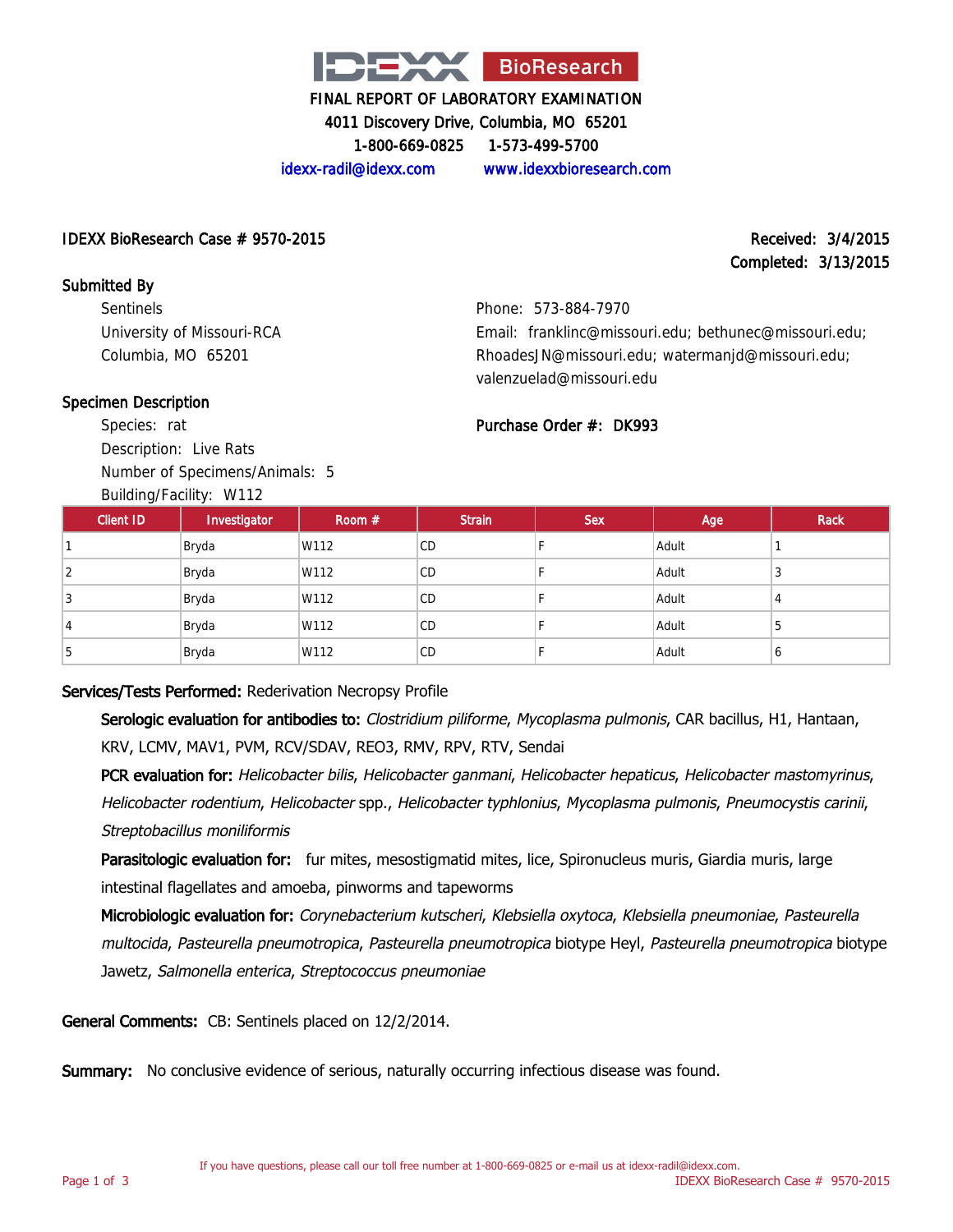# **NECROPSY**

No gross lesions were detected in any of the body systems and organs examined.

#### SEROLOGY SUMMARY

|                              | $\mathbf{1}$             | $\overline{2}$               | $\overline{3}$           | $\overline{4}$  | $\overline{5}$ |
|------------------------------|--------------------------|------------------------------|--------------------------|-----------------|----------------|
| <b>CAR bacillus</b>          | $\overline{\phantom{a}}$ | $\overline{\phantom{a}}$     | $\overline{\phantom{a}}$ | $\qquad \qquad$ | $\blacksquare$ |
| <b>Hantaan</b>               |                          |                              |                          |                 |                |
| <b>LCMV</b>                  |                          |                              |                          |                 |                |
| Mycoplasma pulmonis          |                          |                              |                          |                 |                |
| MAV1                         | $\blacksquare$           | $\overline{\phantom{a}}$     | $\blacksquare$           | $\blacksquare$  |                |
| <b>RPV</b>                   | $\blacksquare$           | $\blacksquare$               | $\blacksquare$           | ä,              |                |
| <b>RMV</b>                   |                          |                              |                          |                 |                |
| <b>KRV</b>                   |                          | $\qquad \qquad \blacksquare$ |                          |                 |                |
| H1                           | $\blacksquare$           | $\blacksquare$               | $\blacksquare$           | ä,              |                |
| <b>PVM</b>                   | $\overline{\phantom{a}}$ | $\qquad \qquad \blacksquare$ |                          | $\blacksquare$  |                |
| <b>RCV/SDAV</b>              |                          |                              |                          |                 |                |
| REO3                         |                          |                              |                          |                 |                |
| <b>RTV</b>                   |                          |                              |                          |                 |                |
| <b>Sendai</b>                | $\blacksquare$           | $\overline{\phantom{a}}$     | $\blacksquare$           | $\blacksquare$  |                |
| <b>Clostridium piliforme</b> | ٠                        | $\blacksquare$               | ÷                        | ä,              |                |
| Rat IgG                      | $\mathsf{N}$             | $\mathsf{N}$                 | N                        | N               | N              |

Legend:  $+$  = positive  $-$  = negative blank = test not performed EQ = equivocal HE = hemolysis precluded testing I = insufficient W = weak positive WB = Western Blot confirmatory analysis pending NS = non-specific reactivity N = normal IgG L = less than normal IgG

# PCR EVALUATION

| feces                     |  |  |  |
|---------------------------|--|--|--|
| Helicobacter spp.         |  |  |  |
| Helicobacter bilis        |  |  |  |
| Helicobacter ganmani      |  |  |  |
| Helicobacter hepaticus    |  |  |  |
| Helicobacter mastomyrinus |  |  |  |
| Helicobacter rodentium    |  |  |  |
| Helicobacter typhlonius   |  |  |  |

| lung                 |  |                          |  |
|----------------------|--|--------------------------|--|
| Pneumocystis carinii |  | $\overline{\phantom{a}}$ |  |

| <b>loral swab</b>            |  |  |  |
|------------------------------|--|--|--|
| Mycoplasma pulmonis          |  |  |  |
| Streptobacillus moniliformis |  |  |  |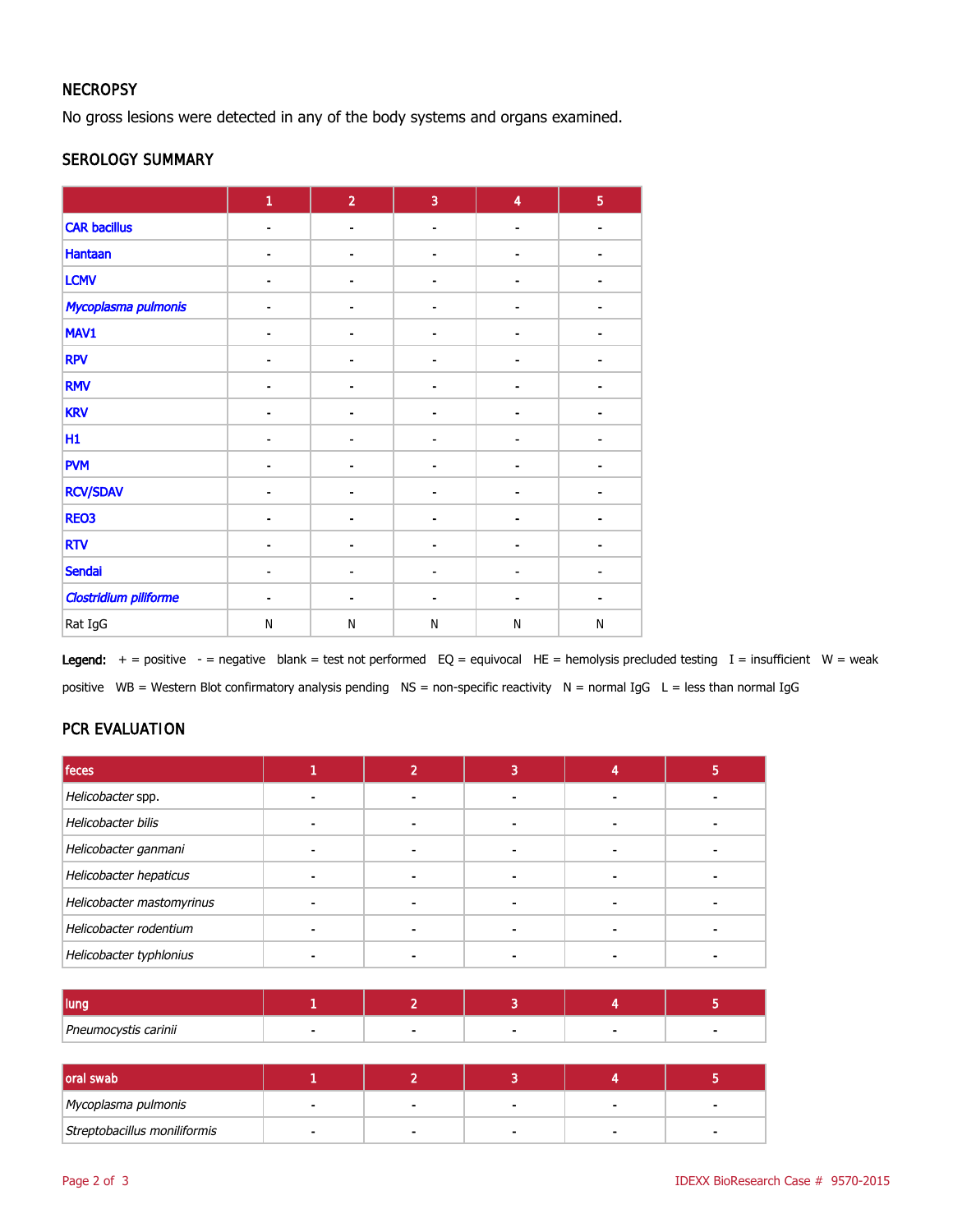Legend:  $+$  = positive  $-$  = negative id:id = pooled sample range  $id+id+id$  = non-range pooled sample NT or blank = no test performed wps = weak positive

Comments: All samples are first tested by the Helicobacter spp. PCR assay which is a generic Helicobacter PCR assay that detects all bacteria in the Helicobacter genus. Samples testing negative on this assay are reported negative for Helicobacter spp. and all species-specific helicobacters. Samples testing positive on the Helicobacter spp. assay are retested with the Helicobacter spp. assay and tested with the species-specific helicobacter PCR assays.

#### PARASITOLOGY

| nor- |  |  |  |
|------|--|--|--|

#### MICROBIOLOGY

| <b>cecum</b>          |                          |                |  |
|-----------------------|--------------------------|----------------|--|
| Klebsiella oxytoca    |                          |                |  |
| Klebsiella pneumoniae | $\overline{\phantom{0}}$ | $\blacksquare$ |  |
| Salmonella enterica   |                          |                |  |

| nasopharynx                                 | $\overline{2}$ | 3 |  |
|---------------------------------------------|----------------|---|--|
| Corynebacterium kutscheri                   |                |   |  |
| Pasteurella multocida                       |                |   |  |
| Pasteurella pneumotropica                   |                |   |  |
| Pasteurella pneumotropica<br>biotype Heyl   |                |   |  |
| Pasteurella pneumotropica<br>biotype Jawetz |                |   |  |
| Streptococcus pneumoniae                    |                |   |  |

Legend:  $+$  = agent recovered - = agent not recovered blank = test not performed  $n = no$  growth  $p =$  Proteus overgrowth, which may interfere with the identification of other bacteria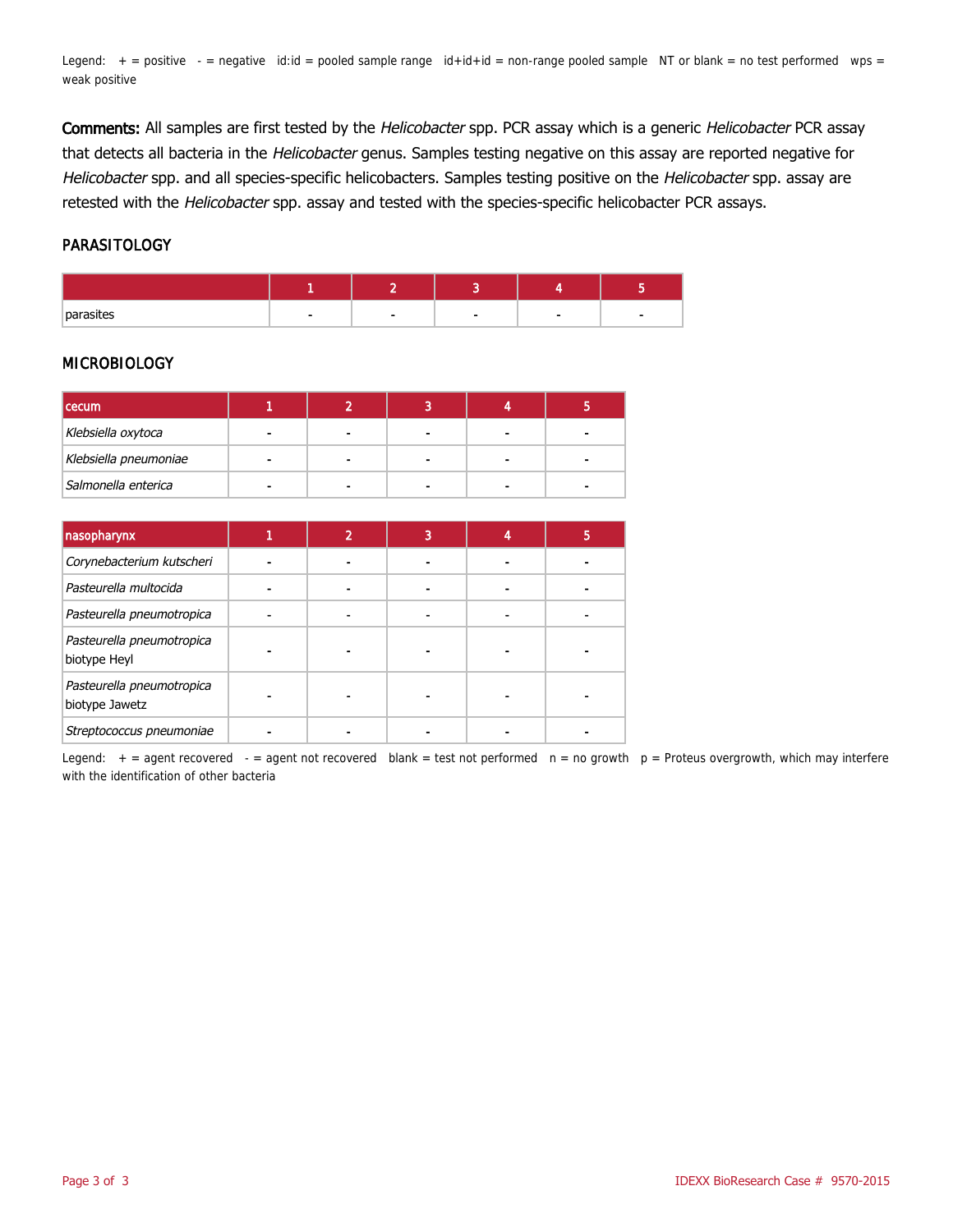

4011 Discovery Drive, Columbia, MO 65201

1-800-669-0825 1-573-499-5700

idexx-radil@idexx.com www.idexxbioresearch.com

IDEXX BioResearch Case # 9570-2015 <br>
Received: 3/4/2015

Completed: 3/13/2015

## SEROLOGY DETAILS

|                                | <b>Baseline</b> | $\mathbf{1}$   | $\overline{2}$           | 3                            | $\overline{\mathbf{4}}$  | $\overline{5}$               |
|--------------------------------|-----------------|----------------|--------------------------|------------------------------|--------------------------|------------------------------|
| <b>CAR bacillus</b>            |                 |                |                          |                              |                          |                              |
| CAR bacillus purified bacteria | MFI > 3.750     | $\blacksquare$ | $\blacksquare$           | $\blacksquare$               | $\blacksquare$           | $\frac{1}{2}$                |
| <b>Hantaan</b>                 |                 |                |                          |                              |                          |                              |
| Hantaan purified virus         | MFI > 1.250     | $\blacksquare$ | $\blacksquare$           | $\blacksquare$               | $\overline{\phantom{a}}$ | $\frac{1}{2}$                |
| <b>LCMV</b>                    |                 |                |                          |                              |                          |                              |
| LCMV recombinant               | MFI > 1.000     | $\blacksquare$ | $\blacksquare$           | $\blacksquare$               | $\blacksquare$           | $\frac{1}{2}$                |
| Mycoplasma pulmonis            |                 |                |                          |                              |                          |                              |
| M. pulmonis purified bacteria  | MFI > 2.750     | $\blacksquare$ | $\blacksquare$           | $\blacksquare$               | $\overline{\phantom{a}}$ | ۰                            |
| MAV1                           |                 |                |                          |                              |                          |                              |
| MAV1 purified virus            | MF1 > 3.750     | $\blacksquare$ | $\blacksquare$           | $\qquad \qquad \blacksquare$ | $\blacksquare$           | $\overline{\phantom{0}}$     |
| <b>RPV</b>                     |                 |                |                          |                              |                          |                              |
| RPV purified virus             | MFI > 1.100     | $\blacksquare$ | $\overline{\phantom{a}}$ | $\qquad \qquad \blacksquare$ | $\overline{\phantom{a}}$ | $\qquad \qquad \blacksquare$ |
| $NS1^1$                        | MFI > 3.820     | $\blacksquare$ | $\blacksquare$           |                              | $\blacksquare$           | $\blacksquare$               |
| <b>RMV</b>                     |                 |                |                          |                              |                          |                              |
| RMV VP2 recombinant            | MFI > 1.300     | $\blacksquare$ | $\overline{\phantom{a}}$ | -                            | $\overline{\phantom{a}}$ | $\qquad \qquad \blacksquare$ |
| NS1 <sup>1</sup>               | MFI > 3.820     | ä,             |                          |                              | $\overline{a}$           | ÷.                           |
| <b>KRV</b>                     |                 |                |                          |                              |                          |                              |
| KRV purified virus             | MF1 > 2.250     | $\blacksquare$ | $\blacksquare$           | -                            | $\blacksquare$           | $\qquad \qquad \blacksquare$ |
| $NS1^1$                        | MF1 > 3.820     |                |                          |                              |                          | $\blacksquare$               |
| H1                             |                 |                |                          |                              |                          |                              |
| H1 purified virus              | MFI > 1.200     | L,             | L,                       | $\overline{a}$               | $\overline{a}$           | $\overline{a}$               |
| NS1 <sup>1</sup>               | MFI > 3.820     | $\overline{a}$ | $\overline{a}$           | $\blacksquare$               | ÷,                       | $\blacksquare$               |
| <b>PVM</b>                     |                 |                |                          |                              |                          |                              |
| PVM purified virus             | MFI > 2.500     | $\blacksquare$ | $\blacksquare$           | $\overline{a}$               | $\overline{a}$           | $\blacksquare$               |
| <b>RCV/SDAV</b>                |                 |                |                          |                              |                          |                              |
| RCV/SDAV purified virus        | MFI > 3.750     | $\blacksquare$ | $\overline{a}$           | ۰                            | $\blacksquare$           | ۰                            |
| RCV/SDAV NC recombinant        | MF1 > 4.950     | $\blacksquare$ | $\overline{a}$           | $\overline{a}$               | $\blacksquare$           | $\overline{\phantom{a}}$     |
| REO3                           |                 |                |                          |                              |                          |                              |
| REO3 purified virus            | MF1 > 4.900     | $\blacksquare$ | ä,                       | ä,                           | $\overline{a}$           | $\blacksquare$               |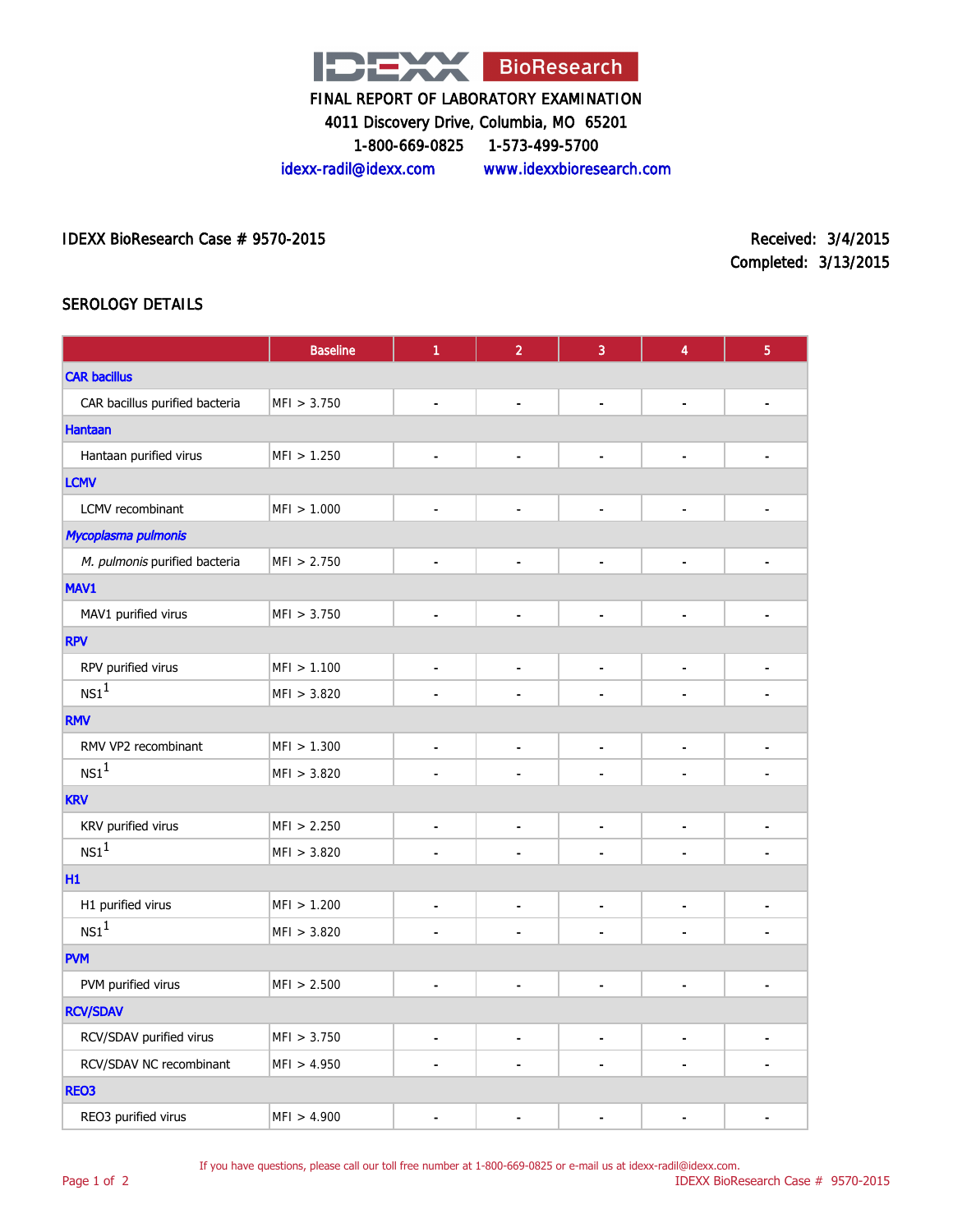|                                            | <b>Baseline</b> |                | $\mathbf{2}^{\prime}$ | 3              | 4              | 5 |
|--------------------------------------------|-----------------|----------------|-----------------------|----------------|----------------|---|
| <b>RTV</b>                                 |                 |                |                       |                |                |   |
| RTV purified virus                         | MFI > 1.100     | $\blacksquare$ | $\blacksquare$        |                | $\blacksquare$ |   |
| TMEV purified virus                        | MFI > 1.500     |                |                       |                | $\blacksquare$ |   |
| Sendai                                     |                 |                |                       |                |                |   |
| Sendai purified virus                      | MFI > 3.000     | $\blacksquare$ | $\blacksquare$        | $\blacksquare$ | $\blacksquare$ |   |
| <b>Clostridium piliforme</b>               |                 |                |                       |                |                |   |
| Clostridium piliforme purified<br>bacteria | MFI > 4.950     | -              |                       | -              | $\blacksquare$ |   |

 $\mathsf{NS1^1}\text{:}$  NS1 protein is highly conserved among rodent parvoviruses and thus serves as a generic assay for parvovirus seroconversion.

Legend:  $+$  = positive  $-$  = negative blank = test not performed EQ = equivocal HE = hemolysis precluded testing I = insufficient W = weak positive WB = Western Blot confirmatory analysis pending NS = non-specific reactivity N = normal IgG L = less than normal IgG Positive MFI results are reported as "+" followed by a number from 1 to 33 in thousands rounded off to the nearest thousand.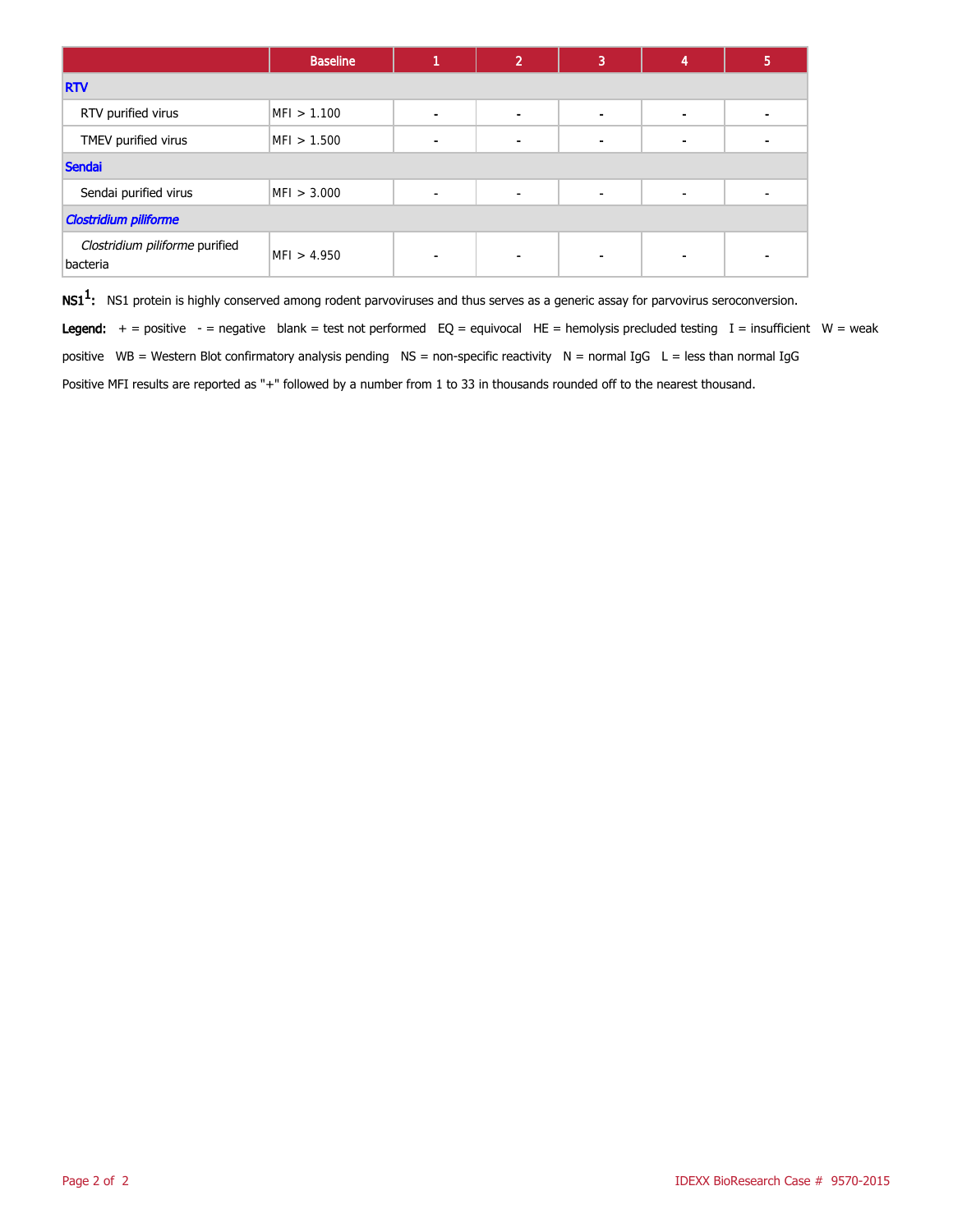

4011 Discovery Drive, Columbia, MO 65201

1-800-669-0825 1-573-499-5700

idexx-radil@idexx.com www.idexxbioresearch.com

#### IDEXX BioResearch Case # 9573-2015 Received: 3/4/2015

Completed: 3/9/2015

# Submitted By

Sentinels University of Missouri-RCA Columbia, MO 65201

Phone: 573-884-7970 Email: franklinc@missouri.edu; bethunec@missouri.edu; RhoadesJN@missouri.edu; watermanjd@missouri.edu; valenzuelad@missouri.edu

# Specimen Description

Species: rat Description: Swabs Number of Specimens/Animals: 2

Building/Facility: W112

| Lindii. Tidriiniiloo miissodin.caa, bothancoo miissodin.c |
|-----------------------------------------------------------|
| RhoadesJN@missouri.edu; watermanjd@missouri.edu           |
| valenzuelad@missouri.edu                                  |
|                                                           |

# Purchase Order #: DK993

| <b>Client ID</b> | Investigator | Room $#$ | <b>Rack</b> |
|------------------|--------------|----------|-------------|
| С                | Bryda        | W112     | $1 - 3$     |
| Ð                | Bryda        | W112     | $4-6$       |

## Services/Tests Performed: Fur Mite

PCR evaluation for: Myocoptes, Radfordia/Myobia

General Comments: CB: Swabs for quarterly fur mite PCR testing.

Summary: All test results were negative.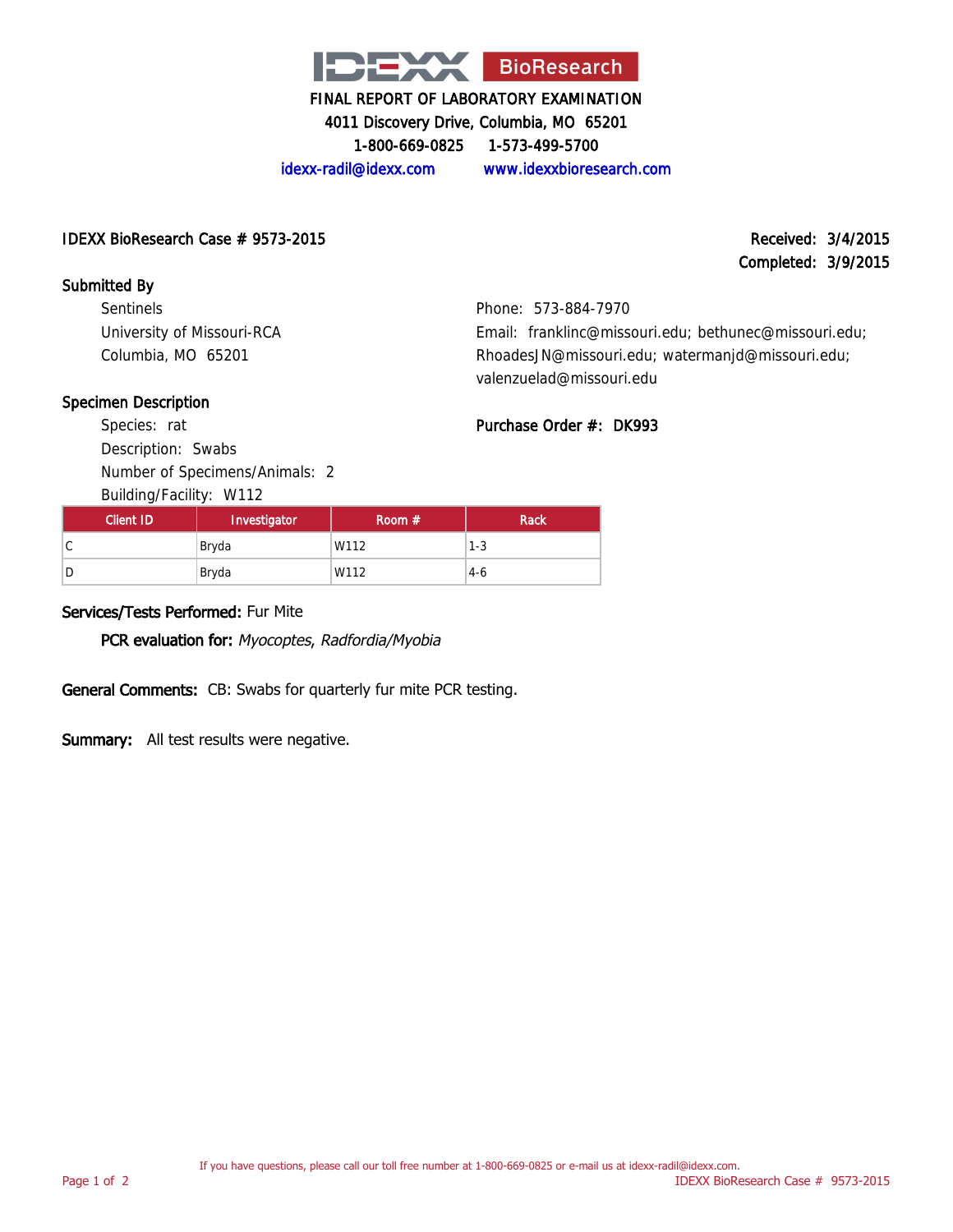## PCR EVALUATION

| skin swab        |   |   |
|------------------|---|---|
| Myocoptes        | - | - |
| Radfordia/Myobia |   |   |

Legend:  $+$  = positive  $-$  = negative id:id = pooled sample range id+id+id = non-range pooled sample NT or blank = no test performed wps = weak positive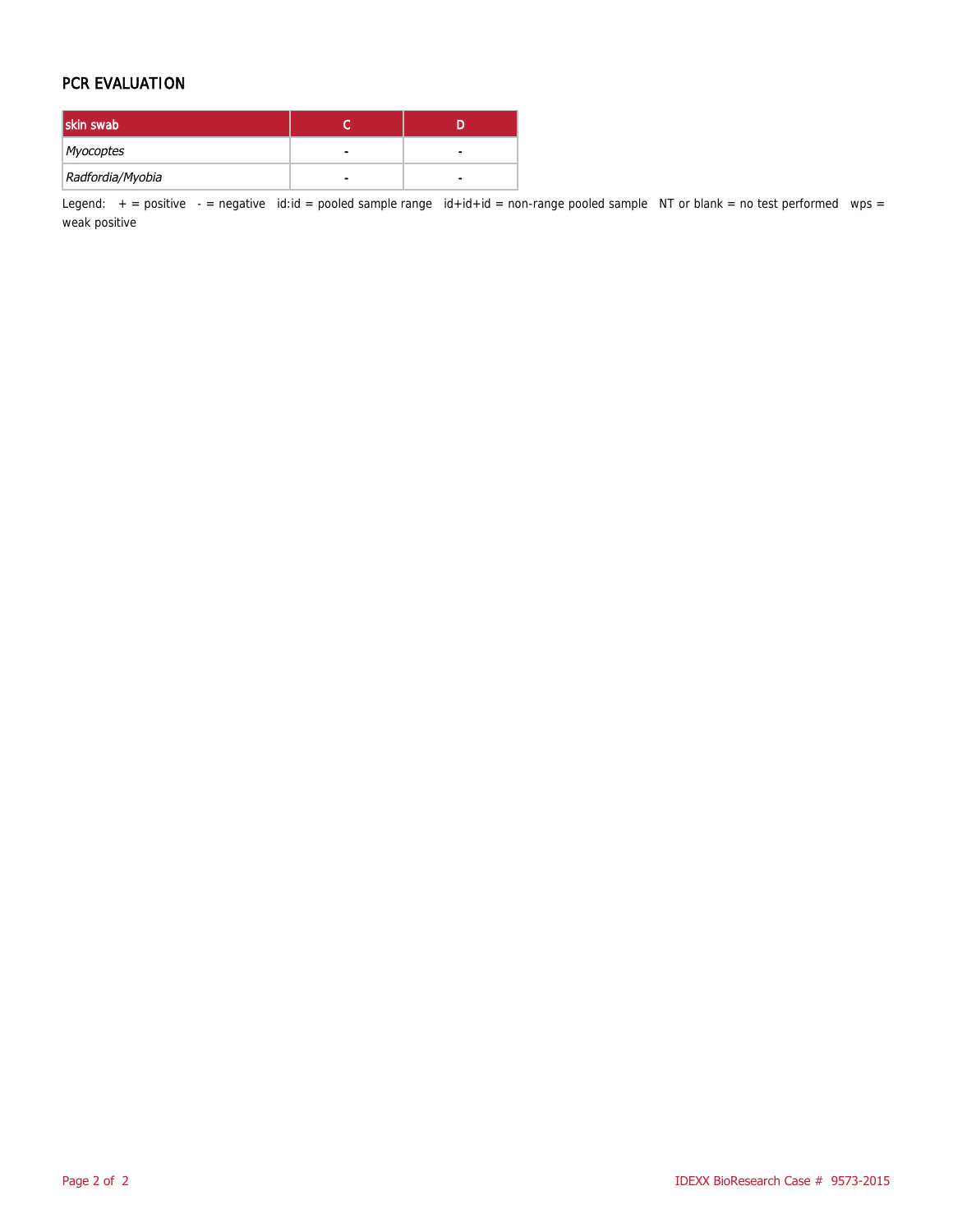

4011 Discovery Drive, Columbia, MO 65201

1-800-669-0825 1-573-499-5700

idexx-radil@idexx.com www.idexxbioresearch.com

IDEXX BioResearch Case # 9569-2015 <br>
Received: 3/4/2015

Completed: 3/13/2015

# SEROLOGY DETAILS

|                                | <b>Baseline</b> | 1              |
|--------------------------------|-----------------|----------------|
| <b>CAR bacillus</b>            |                 |                |
| CAR bacillus purified bacteria | MFI > 3.750     | ä,             |
| <b>Hantaan</b>                 |                 |                |
| Hantaan purified virus         | MFI > 1.250     |                |
| <b>LCMV</b>                    |                 |                |
| <b>LCMV</b> recombinant        | MFI > 1.000     | $\overline{a}$ |
| Mycoplasma pulmonis            |                 |                |
| M. pulmonis purified bacteria  | MFI > 2.750     |                |
| MAV1                           |                 |                |
| MAV1 purified virus            | MFI > 3.750     | ۳              |
| <b>RPV</b>                     |                 |                |
| RPV purified virus             | MFI > 1.100     |                |
| NS1 <sup>1</sup>               | MFI > 3.820     |                |
| <b>RMV</b>                     |                 |                |
| RMV VP2 recombinant            | MFI > 1.300     |                |
| NS1 <sup>1</sup>               | MFI > 3.820     |                |
| <b>KRV</b>                     |                 |                |
| KRV purified virus             | MFI > 2.250     | $\blacksquare$ |
| NS1 <sup>1</sup>               | MFI > 3.820     |                |
| H1                             |                 |                |
| H1 purified virus              | MFI > 1.200     |                |
| NS1 <sup>1</sup>               | MFI > 3.820     |                |
| <b>PVM</b>                     |                 |                |
| PVM purified virus             | MFI > 2.500     |                |
| <b>RCV/SDAV</b>                |                 |                |
| RCV/SDAV purified virus        | MFI > 3.750     |                |
| RCV/SDAV NC recombinant        | MFI > 4.950     |                |
| <b>REO3</b>                    |                 |                |
| REO3 purified virus            | MFI > 4.900     |                |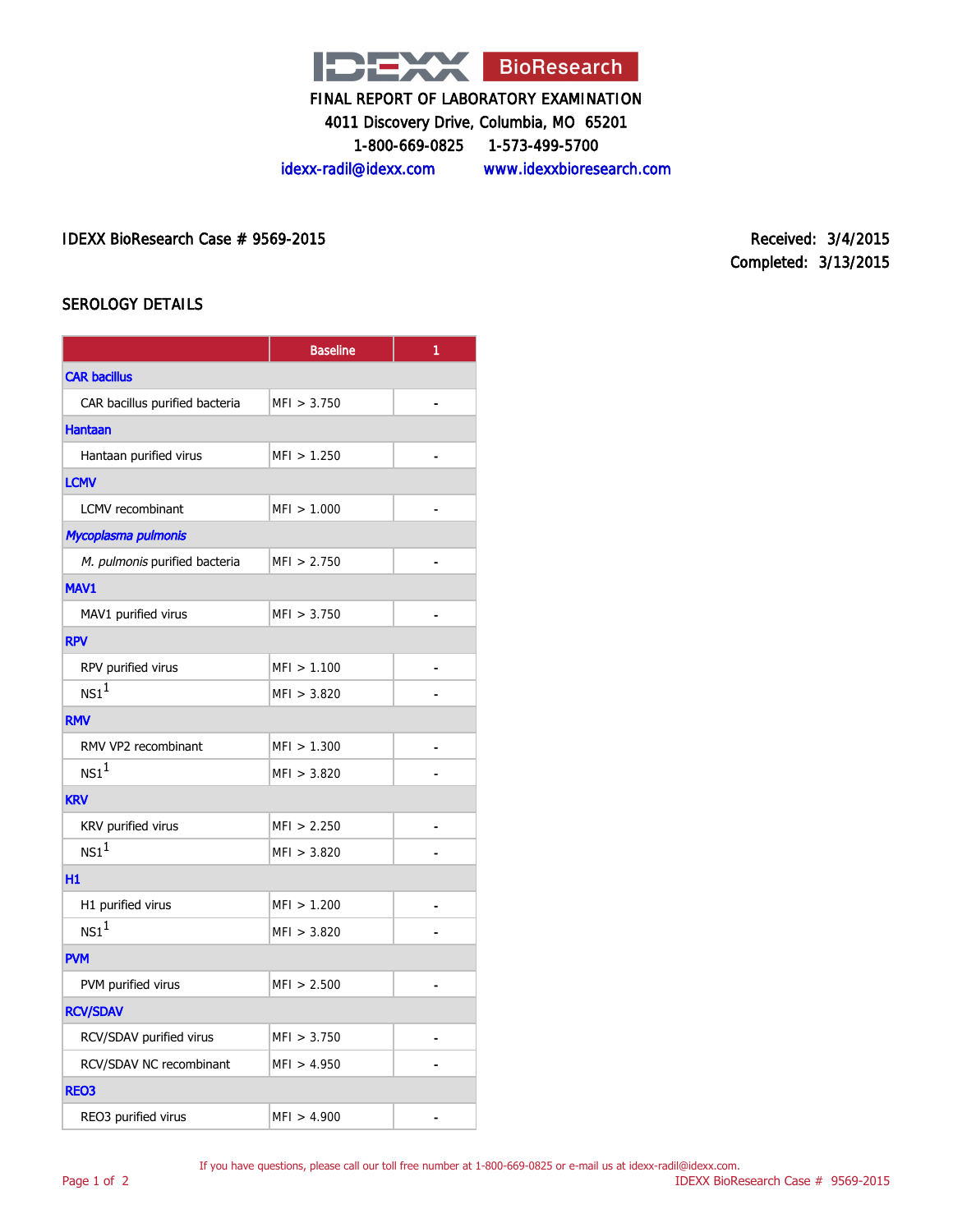|                                            | <b>Baseline</b> |  |
|--------------------------------------------|-----------------|--|
| <b>RTV</b>                                 |                 |  |
| RTV purified virus                         | MFI > 1.100     |  |
| TMEV purified virus                        | MFI > 1.500     |  |
| <b>Sendai</b>                              |                 |  |
| Sendai purified virus                      | MFI > 3.000     |  |
| <b>Clostridium piliforme</b>               |                 |  |
| Clostridium piliforme purified<br>bacteria | MFI > 4.950     |  |

 $\mathsf{NS1^1}\text{:}$  NS1 protein is highly conserved among rodent parvoviruses and thus serves as a generic assay for parvovirus seroconversion.

Legend:  $+$  = positive - = negative blank = test not performed EQ = equivocal HE = hemolysis precluded testing I = insufficient W = weak positive WB = Western Blot confirmatory analysis pending  $NS =$  non-specific reactivity  $N =$  normal IgG  $L =$  less than normal IgG Positive MFI results are reported as "+" followed by a number from 1 to 33 in thousands rounded off to the nearest thousand.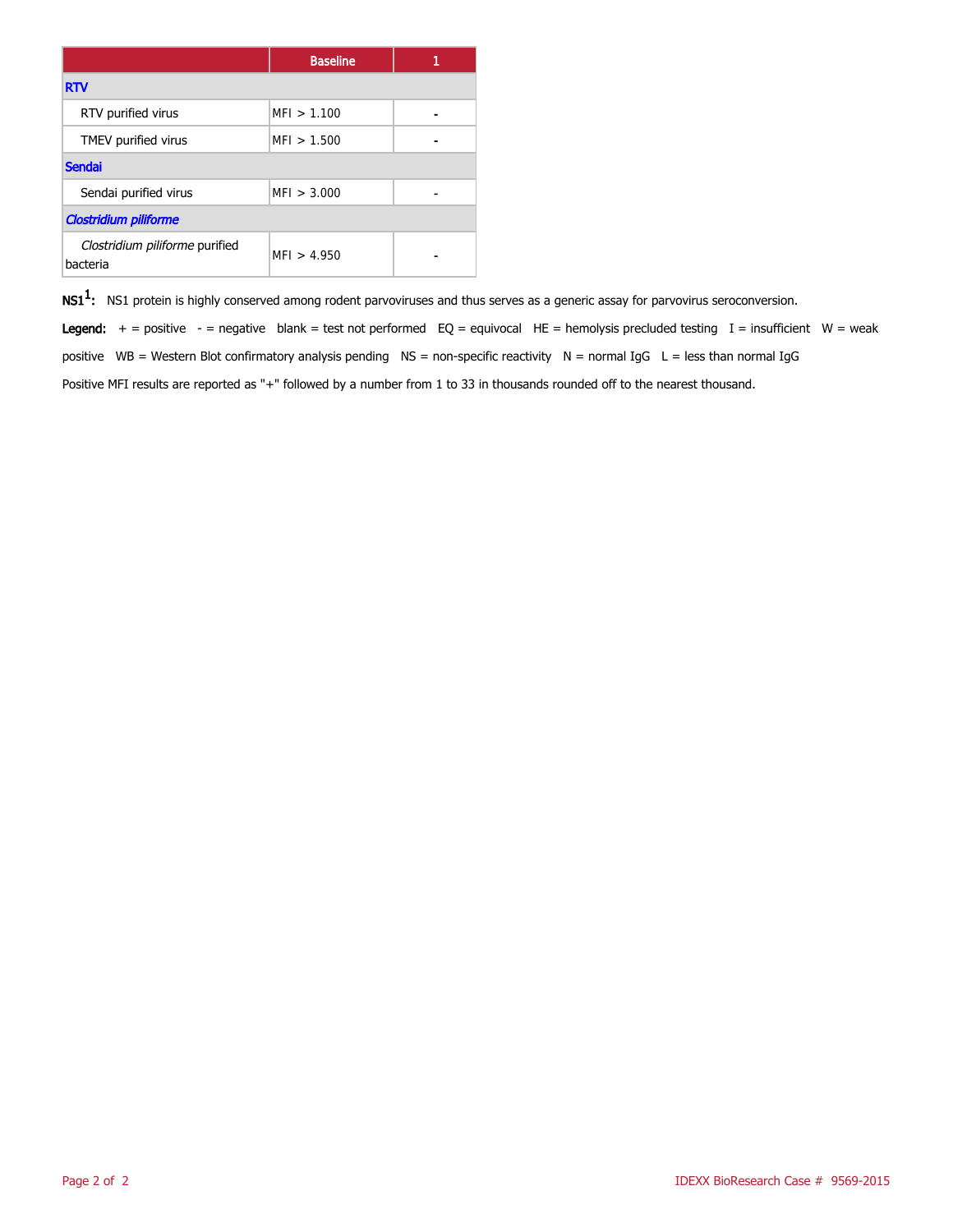

4011 Discovery Drive, Columbia, MO 65201

1-800-669-0825 1-573-499-5700

idexx-radil@idexx.com www.idexxbioresearch.com

## IDEXX BioResearch Case # 9569-2015 Received: 3/4/2015

# Completed: 3/13/2015

Submitted By **Sentinels** University of Missouri-RCA Columbia, MO 65201

Phone: 573-884-7970 Email: franklinc@missouri.edu; bethunec@missouri.edu; RhoadesJN@missouri.edu; watermanjd@missouri.edu; valenzuelad@missouri.edu

# Specimen Description

Species: rat Description: Live Rat Number of Specimens/Animals: 1

Building/Facility: W113

| <b>Client ID</b> | Investigator | . .<br>bom . | <b>Strain</b> | Sex | Aae'  | <b>Rack</b> |
|------------------|--------------|--------------|---------------|-----|-------|-------------|
|                  | Bryda        | W113         | $\cap$<br>◡◡  |     | Adult |             |

Purchase Order #: DK993

# Services/Tests Performed: Rederivation Necropsy Profile

Serologic evaluation for antibodies to: Clostridium piliforme, Mycoplasma pulmonis, CAR bacillus, H1, Hantaan, KRV, LCMV, MAV1, PVM, RCV/SDAV, REO3, RMV, RPV, RTV, Sendai

PCR evaluation for: Helicobacter bilis, Helicobacter ganmani, Helicobacter hepaticus, Helicobacter mastomyrinus, Helicobacter rodentium, Helicobacter spp., Helicobacter typhlonius, Mycoplasma pulmonis, Pneumocystis carinii, Streptobacillus moniliformis

Parasitologic evaluation for: fur mites, mesostigmatid mites, lice, Spironucleus muris, Giardia muris, large intestinal flagellates and amoeba, pinworms and tapeworms

Microbiologic evaluation for: Corynebacterium kutscheri, Klebsiella oxytoca, Klebsiella pneumoniae, Pasteurella multocida, Pasteurella pneumotropica, Pasteurella pneumotropica biotype Heyl, Pasteurella pneumotropica biotype Jawetz, Salmonella enterica, Streptococcus pneumoniae

General Comments: CB: Sentinels placed on 12/2/2014.

Summary: No conclusive evidence of serious, naturally occurring infectious disease was found.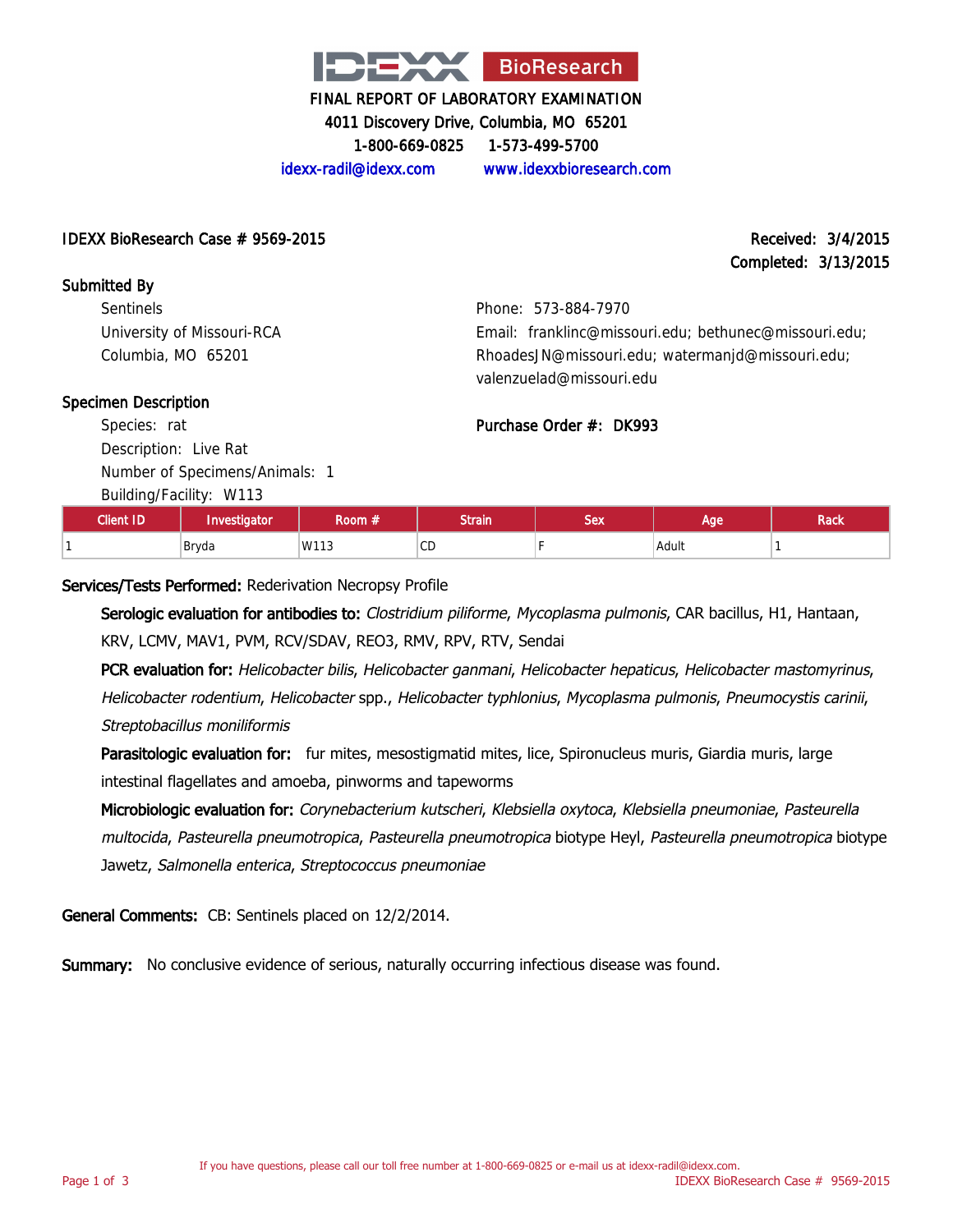# **NECROPSY**

No gross lesions were detected in any of the body systems and organs examined.

## SEROLOGY SUMMARY

|                       | 1 |
|-----------------------|---|
| <b>CAR bacillus</b>   |   |
| <b>Hantaan</b>        |   |
| <b>LCMV</b>           |   |
| Mycoplasma pulmonis   |   |
| MAV1                  |   |
| <b>RPV</b>            |   |
| <b>RMV</b>            |   |
| <b>KRV</b>            |   |
| Н1                    |   |
| <b>PVM</b>            |   |
| <b>RCV/SDAV</b>       |   |
| <b>REO3</b>           |   |
| <b>RTV</b>            |   |
| <b>Sendai</b>         |   |
| Clostridium piliforme |   |
| Rat IgG               | N |

Legend:  $+$  = positive  $-$  = negative blank = test not performed EQ = equivocal HE = hemolysis precluded testing I = insufficient W = weak positive WB = Western Blot confirmatory analysis pending NS = non-specific reactivity N = normal IgG L = less than normal IgG

# PCR EVALUATION

| feces                     |  |
|---------------------------|--|
| Helicobacter spp.         |  |
| Helicobacter bilis        |  |
| Helicobacter ganmani      |  |
| Helicobacter hepaticus    |  |
| Helicobacter mastomyrinus |  |
| Helicobacter rodentium    |  |
| Helicobacter typhlonius   |  |

| lung                 |  |
|----------------------|--|
| Pneumocystis carinii |  |

| <b>loral</b> swab            |  |
|------------------------------|--|
| Mycoplasma pulmonis          |  |
| Streptobacillus moniliformis |  |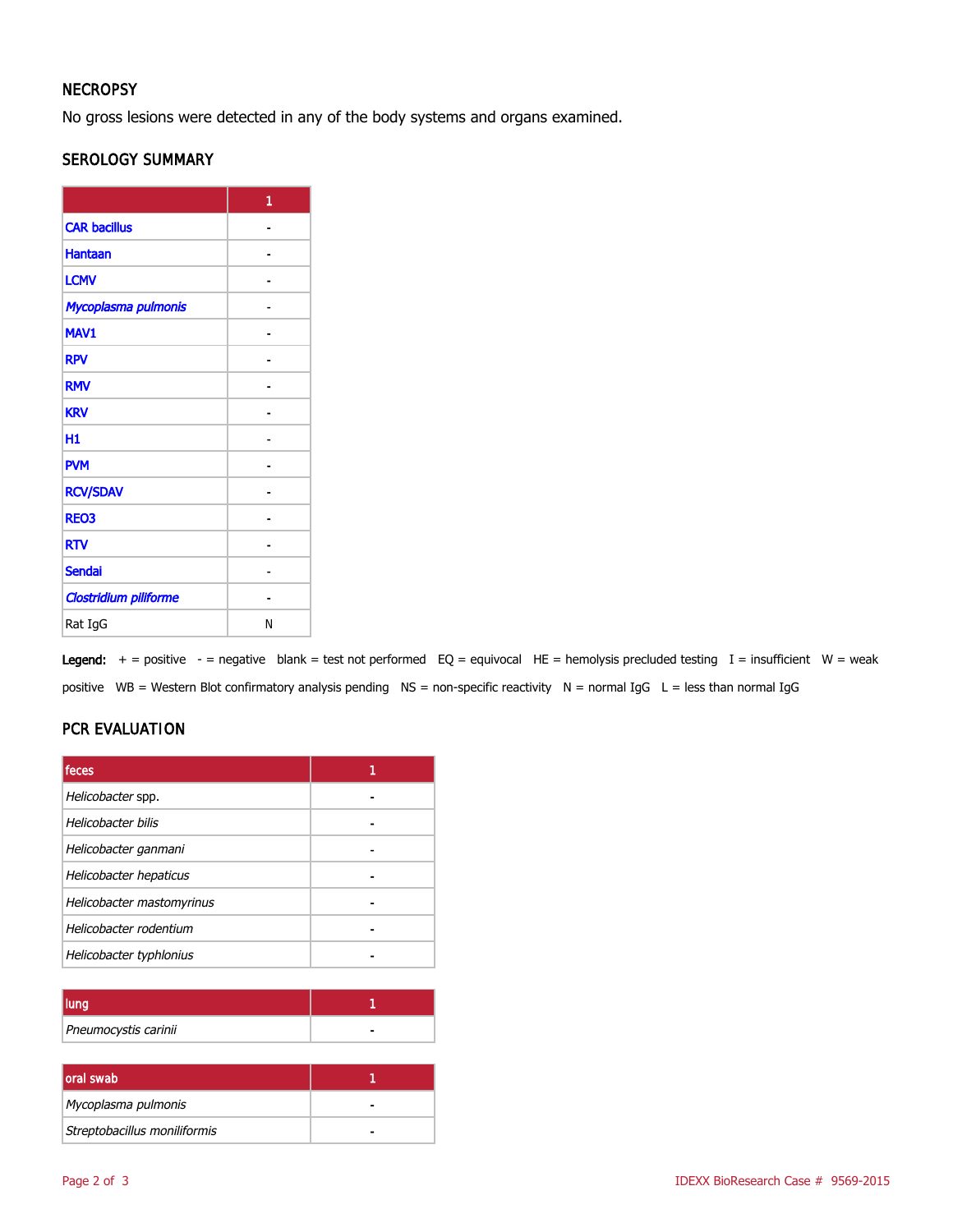Legend:  $+$  = positive  $-$  = negative id:id = pooled sample range  $id+id+id$  = non-range pooled sample NT or blank = no test performed wps = weak positive

Comments: All samples are first tested by the Helicobacter spp. PCR assay which is a generic Helicobacter PCR assay that detects all bacteria in the Helicobacter genus. Samples testing negative on this assay are reported negative for Helicobacter spp. and all species-specific helicobacters. Samples testing positive on the Helicobacter spp. assay are retested with the Helicobacter spp. assay and tested with the species-specific helicobacter PCR assays.

#### PARASITOLOGY

| parasites |  |
|-----------|--|

#### MICROBIOLOGY

| l cecum               |  |
|-----------------------|--|
| Klebsiella oxytoca    |  |
| Klebsiella pneumoniae |  |
| Salmonella enterica   |  |

| nasopharynx                                 |  |
|---------------------------------------------|--|
| Corynebacterium kutscheri                   |  |
| Pasteurella multocida                       |  |
| Pasteurella pneumotropica                   |  |
| Pasteurella pneumotropica<br>biotype Heyl   |  |
| Pasteurella pneumotropica<br>biotype Jawetz |  |
| Streptococcus pneumoniae                    |  |

Legend:  $+$  = agent recovered - = agent not recovered blank = test not performed  $n = no$  growth  $p =$  Proteus overgrowth, which may interfere with the identification of other bacteria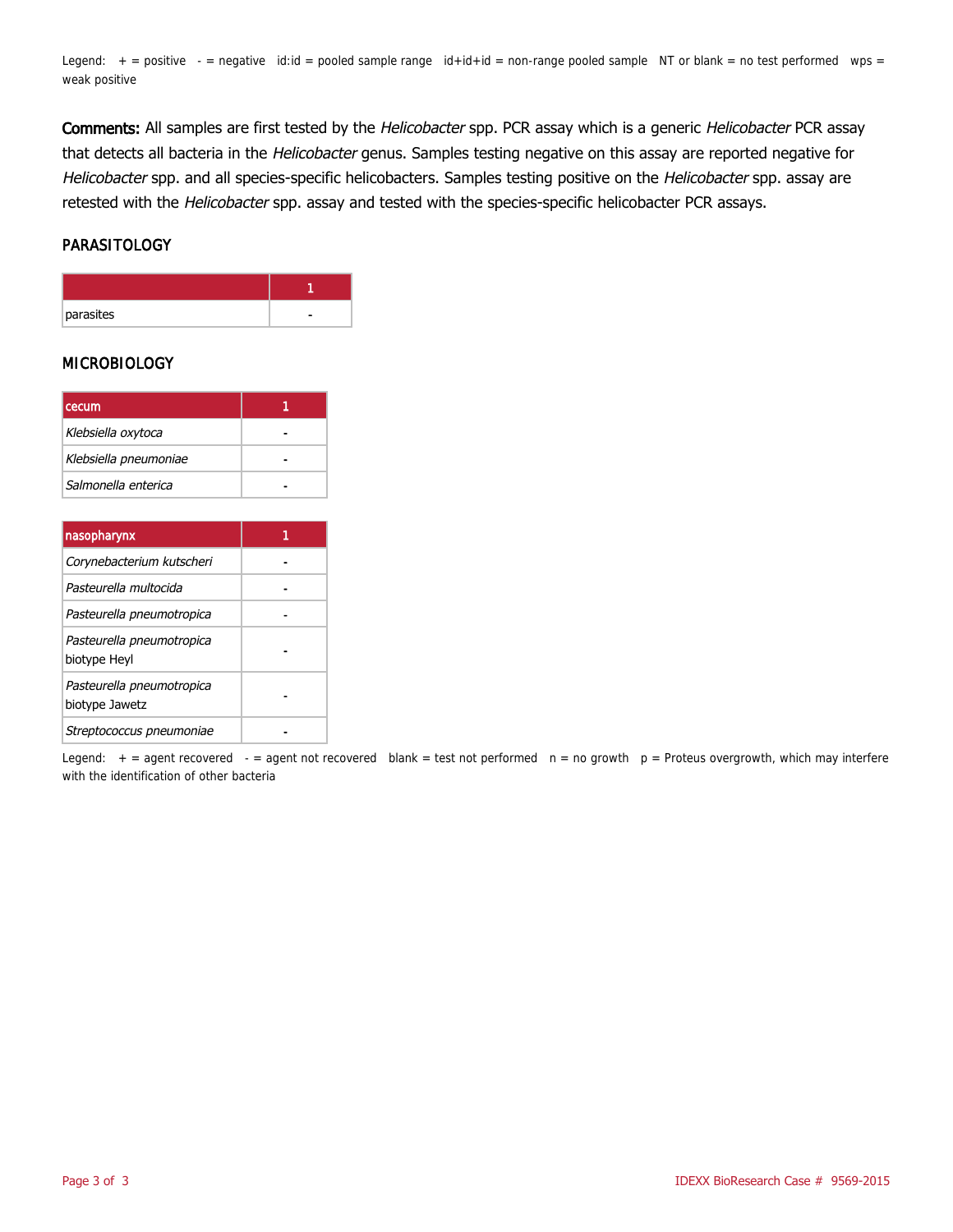

4011 Discovery Drive, Columbia, MO 65201

1-800-669-0825 1-573-499-5700

idexx-radil@idexx.com www.idexxbioresearch.com

#### IDEXX BioResearch Case # 9572-2015 Received: 3/4/2015

# Completed: 3/9/2015

Submitted By Sentinels University of Missouri-RCA Columbia, MO 65201

Phone: 573-884-7970 Email: franklinc@missouri.edu; bethunec@missouri.edu; RhoadesJN@missouri.edu; watermanjd@missouri.edu;

## Specimen Description

Species: Other - mouse and rat Description: Swabs Number of Specimens/Animals: 2

Building/Facility: W113

| RhoadesJN@missouri.edu; watermanjd@missouri.ed |
|------------------------------------------------|
| valenzuelad@missouri.edu                       |
|                                                |

## Purchase Order #: DL779 and DK993

| Client ID | Investigator | Room $#$ | <b>Rack</b> |
|-----------|--------------|----------|-------------|
| A         | Bryda        | W113     |             |
| B         | Bryda        | W113     | $2 - 6$     |

## Services/Tests Performed: Fur Mite

PCR evaluation for: Myocoptes, Radfordia/Myobia

General Comments: CB: Swabs for quarterly fur mite PCR testing. A is for rats.B is for mice.

Summary: All test results were negative.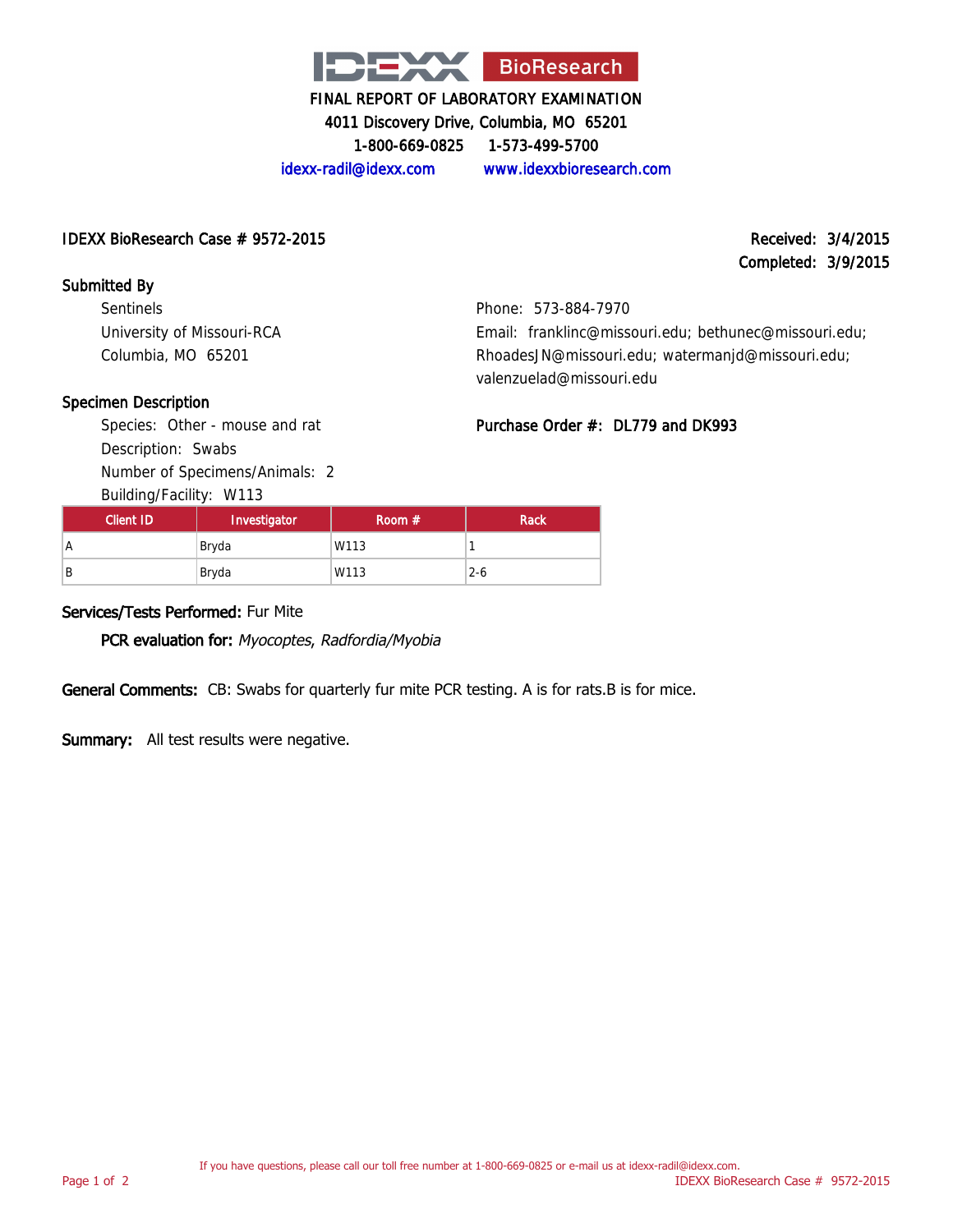## PCR EVALUATION

| skin swab        |   |   |
|------------------|---|---|
| Myocoptes        | - | - |
| Radfordia/Myobia |   |   |

Legend:  $+$  = positive  $-$  = negative id:id = pooled sample range id+id+id = non-range pooled sample NT or blank = no test performed wps = weak positive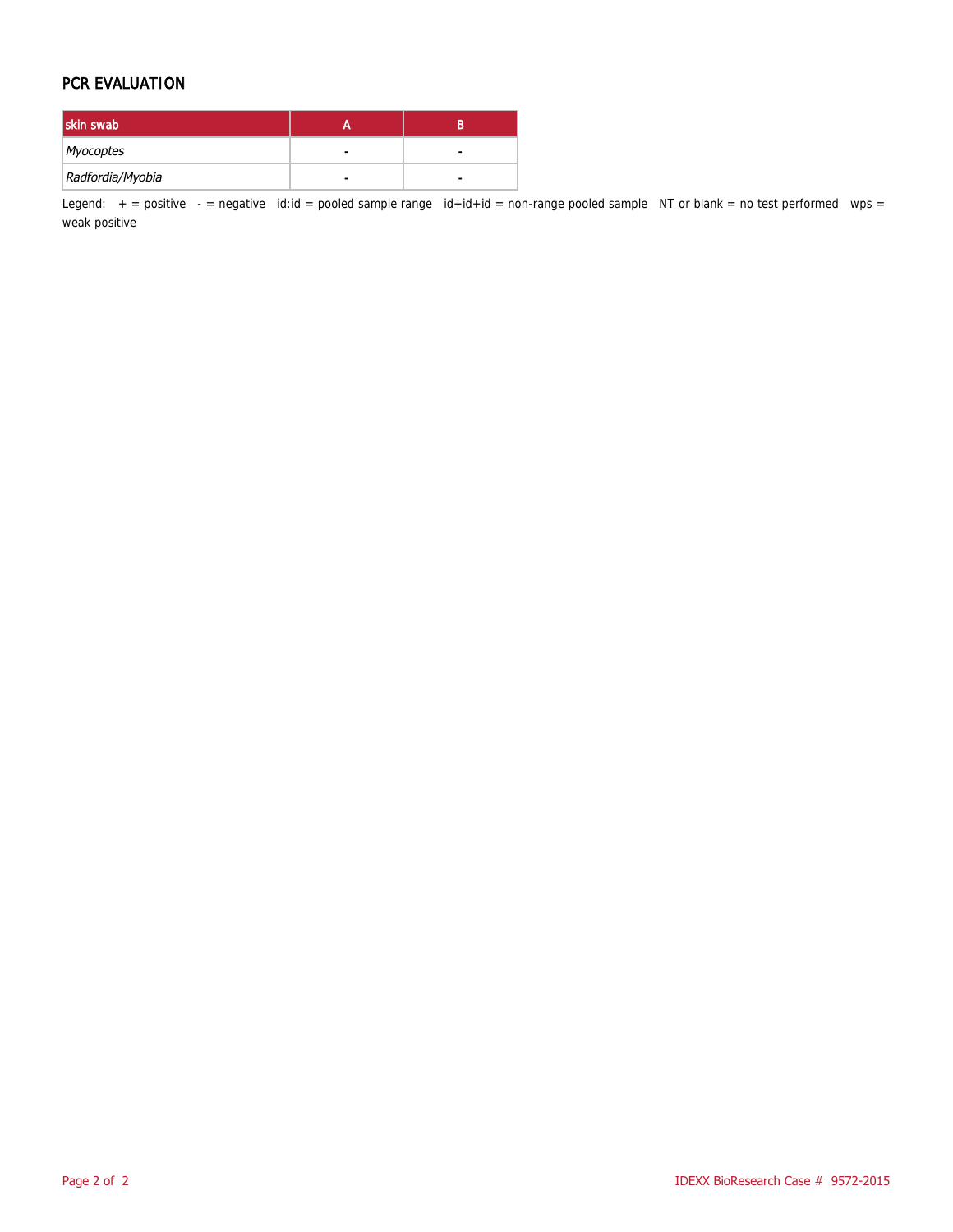

4011 Discovery Drive, Columbia, MO 65201

1-800-669-0825 1-573-499-5700

idexx-radil@idexx.com www.idexxbioresearch.com

## IDEXX BioResearch Case # 9571-2015 Received: 3/4/2015

# Completed: 3/13/2015

Submitted By **Sentinels** University of Missouri-RCA Columbia, MO 65201

Phone: 573-884-7970 Email: franklinc@missouri.edu; bethunec@missouri.edu; RhoadesJN@missouri.edu; watermanjd@missouri.edu; valenzuelad@missouri.edu

## Specimen Description

Species: rat Description: Live Rats Number of Specimens/Animals: 3

Building/Facility: W114

|           | $5 - 1$      |          |               |            |       |             |
|-----------|--------------|----------|---------------|------------|-------|-------------|
| Client ID | Investigator | Room $#$ | <b>Strain</b> | <b>Sex</b> | Age   | <b>Rack</b> |
|           | Bryda        | W114     | <b>CD</b>     |            | Adult |             |
|           | Bryda        | W114     | <b>CD</b>     |            | Adult |             |
|           | Bryda        | W114     | CD            |            | Adult |             |

Purchase Order #: DK993

Services/Tests Performed: Rederivation Necropsy Profile

Serologic evaluation for antibodies to: Clostridium piliforme, Mycoplasma pulmonis, CAR bacillus, H1, Hantaan, KRV, LCMV, MAV1, PVM, RCV/SDAV, REO3, RMV, RPV, RTV, Sendai

PCR evaluation for: Helicobacter bilis, Helicobacter ganmani, Helicobacter hepaticus, Helicobacter mastomyrinus, Helicobacter rodentium, Helicobacter spp., Helicobacter typhlonius, Mycoplasma pulmonis, Pneumocystis carinii, Streptobacillus moniliformis

Parasitologic evaluation for: fur mites, mesostigmatid mites, lice, Spironucleus muris, Giardia muris, large intestinal flagellates and amoeba, pinworms and tapeworms

Microbiologic evaluation for: Corynebacterium kutscheri, Klebsiella oxytoca, Klebsiella pneumoniae, Pasteurella multocida, Pasteurella pneumotropica, Pasteurella pneumotropica biotype Heyl, Pasteurella pneumotropica biotype Jawetz, Salmonella enterica, Streptococcus pneumoniae

General Comments: CB: Sentinels placed on 12/2/2015.

Summary: No conclusive evidence of serious, naturally occurring infectious disease was found.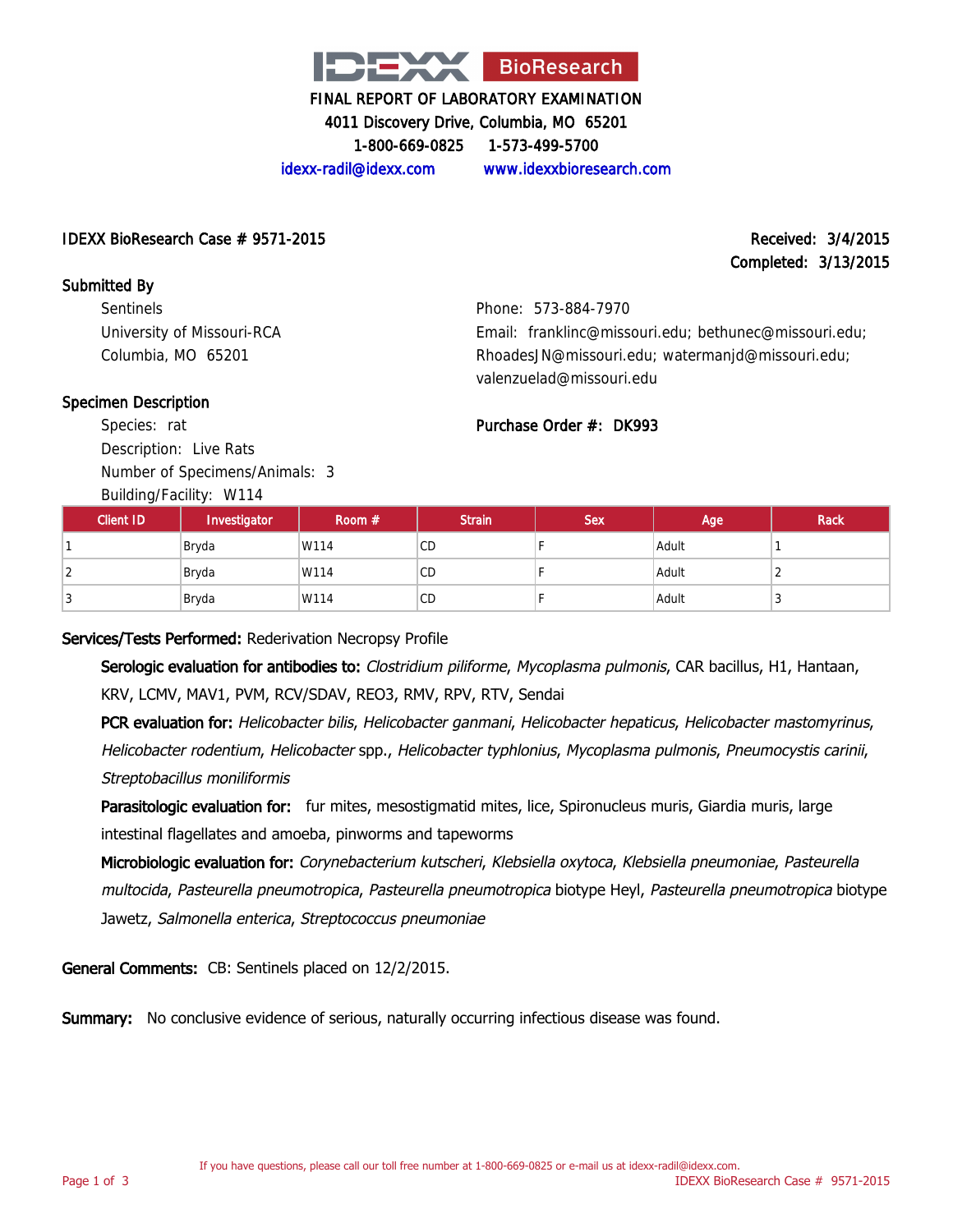## **NECROPSY**

No gross lesions were detected in any of the body systems and organs examined.

#### SEROLOGY SUMMARY

|                              | 1 | $\overline{2}$ | 3  |
|------------------------------|---|----------------|----|
| <b>CAR bacillus</b>          |   |                |    |
| <b>Hantaan</b>               |   |                |    |
| <b>LCMV</b>                  |   | Ĭ.             |    |
| Mycoplasma pulmonis          |   |                |    |
| MAV1                         |   | ۰              | Ē. |
| <b>RPV</b>                   |   |                |    |
| <b>RMV</b>                   |   |                |    |
| <b>KRV</b>                   |   |                |    |
| H1                           |   | $\blacksquare$ |    |
| <b>PVM</b>                   |   |                |    |
| <b>RCV/SDAV</b>              |   |                |    |
| REO3                         |   |                |    |
| <b>RTV</b>                   |   |                |    |
| <b>Sendai</b>                |   |                |    |
| <b>Clostridium piliforme</b> |   |                |    |
| Rat IgG                      | N | N              | Ν  |

Legend:  $+$  = positive - = negative blank = test not performed EQ = equivocal HE = hemolysis precluded testing I = insufficient W = weak positive WB = Western Blot confirmatory analysis pending NS = non-specific reactivity N = normal IgG L = less than normal IgG

# PCR EVALUATION

| feces                     |  |  |
|---------------------------|--|--|
| Helicobacter spp.         |  |  |
| Helicobacter bilis        |  |  |
| Helicobacter ganmani      |  |  |
| Helicobacter hepaticus    |  |  |
| Helicobacter mastomyrinus |  |  |
| Helicobacter rodentium    |  |  |
| Helicobacter typhlonius   |  |  |

| Pneumocystis carinii |  |  |
|----------------------|--|--|

| oral swab                    |  |  |
|------------------------------|--|--|
| Mycoplasma pulmonis          |  |  |
| Streptobacillus moniliformis |  |  |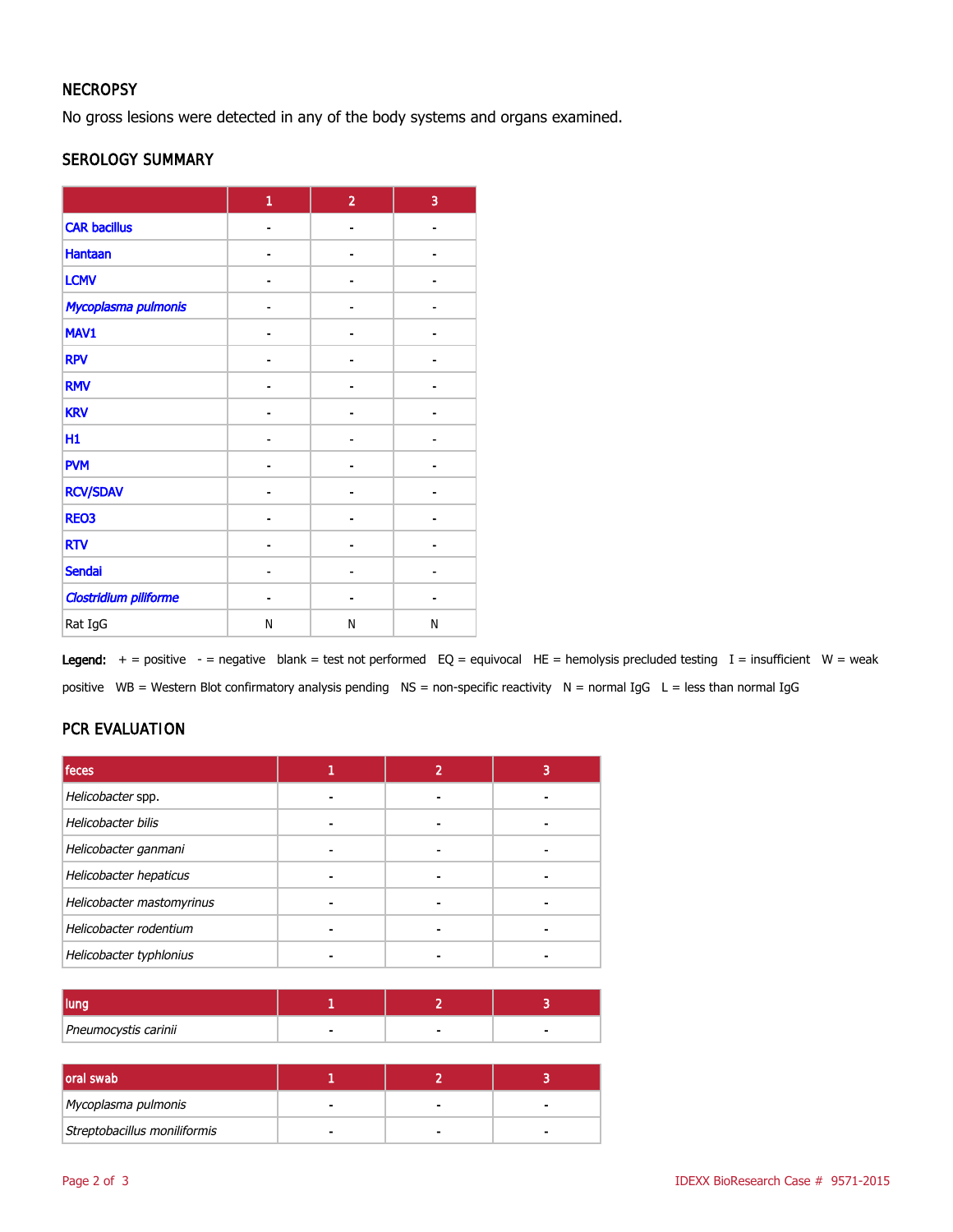Legend:  $+$  = positive  $-$  = negative id:id = pooled sample range  $id+id+id$  = non-range pooled sample NT or blank = no test performed wps = weak positive

Comments: All samples are first tested by the Helicobacter spp. PCR assay which is a generic Helicobacter PCR assay that detects all bacteria in the Helicobacter genus. Samples testing negative on this assay are reported negative for Helicobacter spp. and all species-specific helicobacters. Samples testing positive on the Helicobacter spp. assay are retested with the Helicobacter spp. assay and tested with the species-specific helicobacter PCR assays.

#### PARASITOLOGY

| parasites |  | ۰ |
|-----------|--|---|

#### MICROBIOLOGY

| <b>I</b> cecum        |  |  |
|-----------------------|--|--|
| Klebsiella oxytoca    |  |  |
| Klebsiella pneumoniae |  |  |
| Salmonella enterica   |  |  |

| nasopharynx                                 |  |  |
|---------------------------------------------|--|--|
| Corynebacterium kutscheri                   |  |  |
| Pasteurella multocida                       |  |  |
| Pasteurella pneumotropica                   |  |  |
| Pasteurella pneumotropica<br>biotype Heyl   |  |  |
| Pasteurella pneumotropica<br>biotype Jawetz |  |  |
| Streptococcus pneumoniae                    |  |  |

Legend:  $+$  = agent recovered - = agent not recovered blank = test not performed  $n = no$  growth  $p =$  Proteus overgrowth, which may interfere with the identification of other bacteria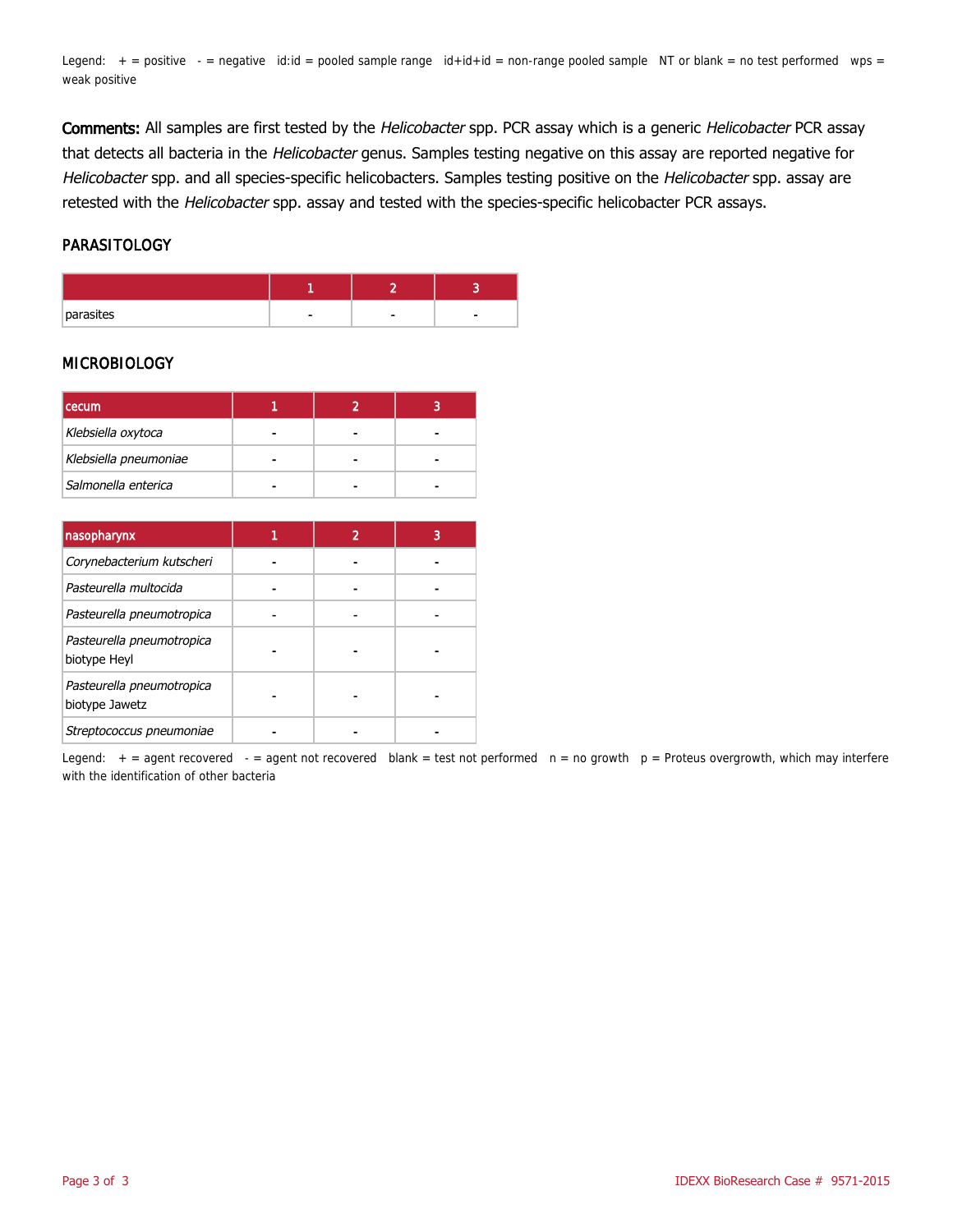

4011 Discovery Drive, Columbia, MO 65201

1-800-669-0825 1-573-499-5700

idexx-radil@idexx.com www.idexxbioresearch.com

IDEXX BioResearch Case # 9571-2015 <br>
Received: 3/4/2015

Completed: 3/13/2015

## SEROLOGY DETAILS

|                                | <b>Baseline</b> | 1              | $\overline{2}$               | 3 |
|--------------------------------|-----------------|----------------|------------------------------|---|
| <b>CAR bacillus</b>            |                 |                |                              |   |
| CAR bacillus purified bacteria | MFI > 3.750     |                |                              |   |
| <b>Hantaan</b>                 |                 |                |                              |   |
| Hantaan purified virus         | MFI > 1.250     | L,             |                              |   |
| <b>LCMV</b>                    |                 |                |                              |   |
| LCMV recombinant               | MFI > 1.000     | ÷,             | $\blacksquare$               |   |
| Mycoplasma pulmonis            |                 |                |                              |   |
| M. pulmonis purified bacteria  | MF1 > 2.750     | ä,             |                              |   |
| MAV1                           |                 |                |                              |   |
| MAV1 purified virus            | MF1 > 3.750     | L,             | $\blacksquare$               |   |
| <b>RPV</b>                     |                 |                |                              |   |
| RPV purified virus             | MFI > 1.100     | $\overline{a}$ | $\blacksquare$               |   |
| $\text{NS1}^1$                 | MFI > 3.820     |                |                              |   |
| <b>RMV</b>                     |                 |                |                              |   |
| RMV VP2 recombinant            | MFI > 1.300     | L.             | $\overline{a}$               |   |
| $NS1^1$                        | MFI > 3.820     |                |                              |   |
| <b>KRV</b>                     |                 |                |                              |   |
| KRV purified virus             | MFI > 2.250     | $\blacksquare$ | $\qquad \qquad \blacksquare$ |   |
| $NS1^1$                        | MFI > 3.820     |                |                              |   |
| Н1                             |                 |                |                              |   |
| H1 purified virus              | MFI > 1.200     |                |                              |   |
| $NS1^1$                        | MFI > 3.820     |                |                              |   |
| <b>PVM</b>                     |                 |                |                              |   |
| PVM purified virus             | MFI > 2.500     |                |                              |   |
| <b>RCV/SDAV</b>                |                 |                |                              |   |
| RCV/SDAV purified virus        | MFI > 3.750     | -              | -                            |   |
| RCV/SDAV NC recombinant        | MFI > 4.950     |                |                              |   |
| <b>REO3</b>                    |                 |                |                              |   |
| REO3 purified virus            | MFI > 4.900     |                |                              |   |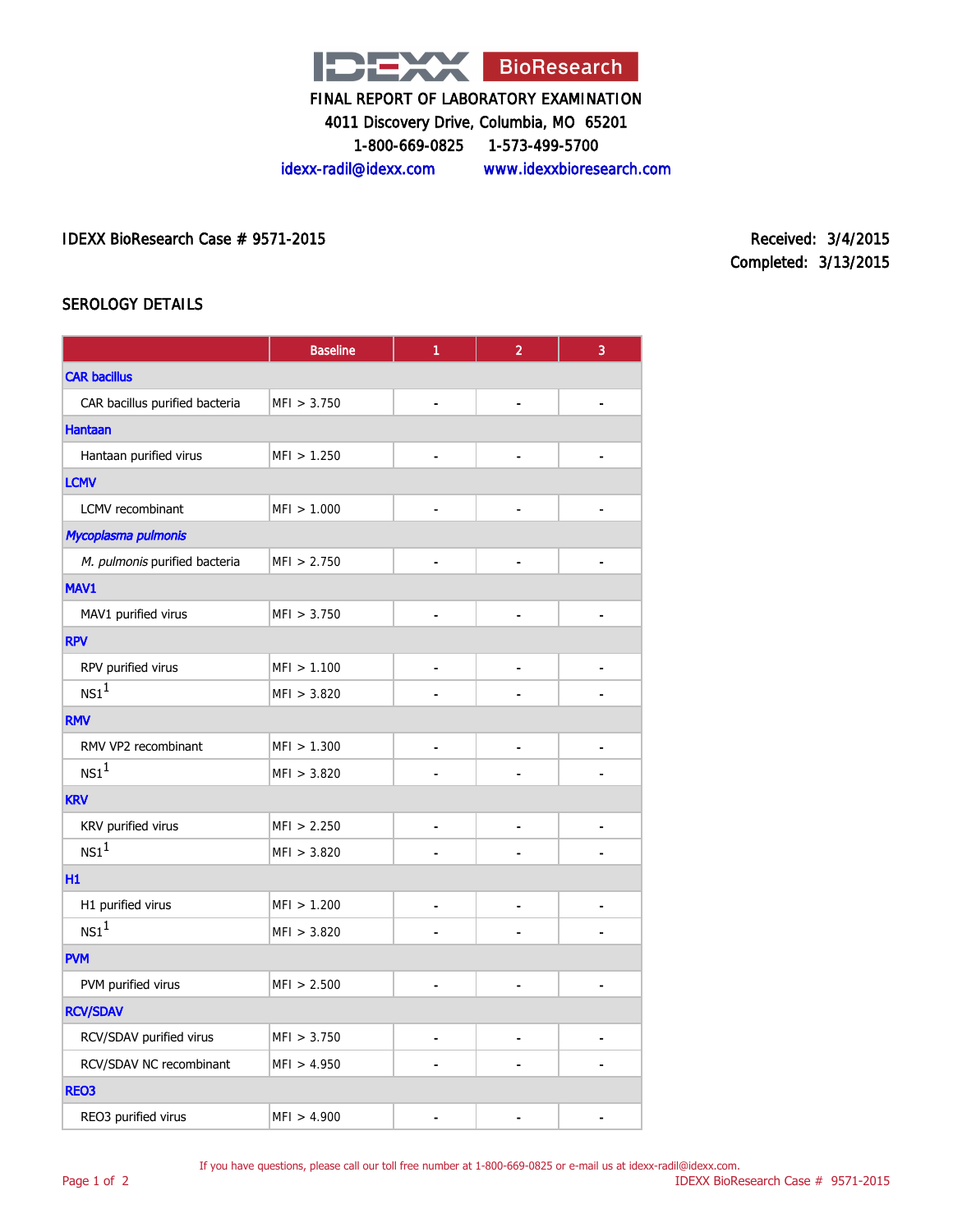|                                            | <b>Baseline</b> |  | $\overline{2}$ | 3 |  |  |
|--------------------------------------------|-----------------|--|----------------|---|--|--|
| <b>RTV</b>                                 |                 |  |                |   |  |  |
| RTV purified virus                         | MFI > 1.100     |  |                |   |  |  |
| TMEV purified virus                        | MFI > 1.500     |  |                |   |  |  |
| <b>Sendai</b>                              |                 |  |                |   |  |  |
| Sendai purified virus                      | MFI > 3.000     |  |                |   |  |  |
| <b>Clostridium piliforme</b>               |                 |  |                |   |  |  |
| Clostridium piliforme purified<br>bacteria | MF1 > 4.950     |  |                |   |  |  |

 $\mathsf{NS1^1}\text{:}$  NS1 protein is highly conserved among rodent parvoviruses and thus serves as a generic assay for parvovirus seroconversion.

Legend:  $+$  = positive - = negative blank = test not performed EQ = equivocal HE = hemolysis precluded testing I = insufficient W = weak positive WB = Western Blot confirmatory analysis pending  $NS =$  non-specific reactivity  $N =$  normal IgG  $L =$  less than normal IgG Positive MFI results are reported as "+" followed by a number from 1 to 33 in thousands rounded off to the nearest thousand.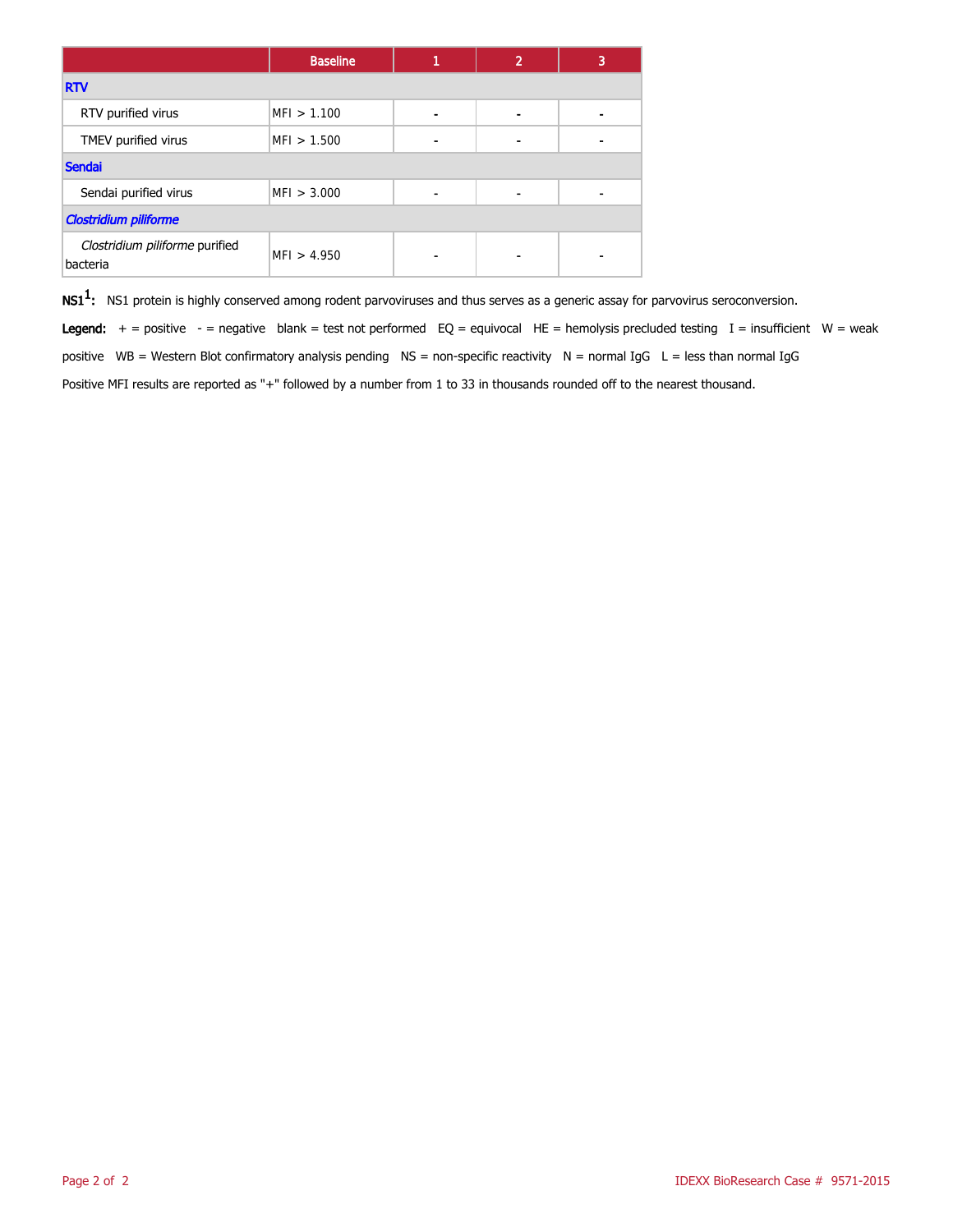

4011 Discovery Drive, Columbia, MO 65201

1-800-669-0825 1-573-499-5700

idexx-radil@idexx.com www.idexxbioresearch.com

#### IDEXX BioResearch Case # 9574-2015 Received: 3/4/2015

Completed: 3/9/2015

# Submitted By

Sentinels University of Missouri-RCA Columbia, MO 65201

Phone: 573-884-7970 Email: franklinc@missouri.edu; bethunec@missouri.edu; RhoadesJN@missouri.edu; watermanjd@missouri.edu; valenzuelad@missouri.edu

Purchase Order #: DK993

# Specimen Description

Species: rat Description Number of

Building/Fa

| . .                  |  |  |
|----------------------|--|--|
| : Swabs              |  |  |
| Specimens/Animals: 2 |  |  |
| cility: W114         |  |  |
|                      |  |  |

| Client ID | Investigator | Room $#$ | <b>Rack</b> |
|-----------|--------------|----------|-------------|
|           | Bryda        | W114     | $1 - 2$     |
|           | Bryda        | W114     | $2 - 3$     |

# Services/Tests Performed: Fur Mite

PCR evaluation for: Myocoptes, Radfordia/Myobia

General Comments: CB: Swabs for quarterly fur mite PCR testing.

Summary: All test results were negative.